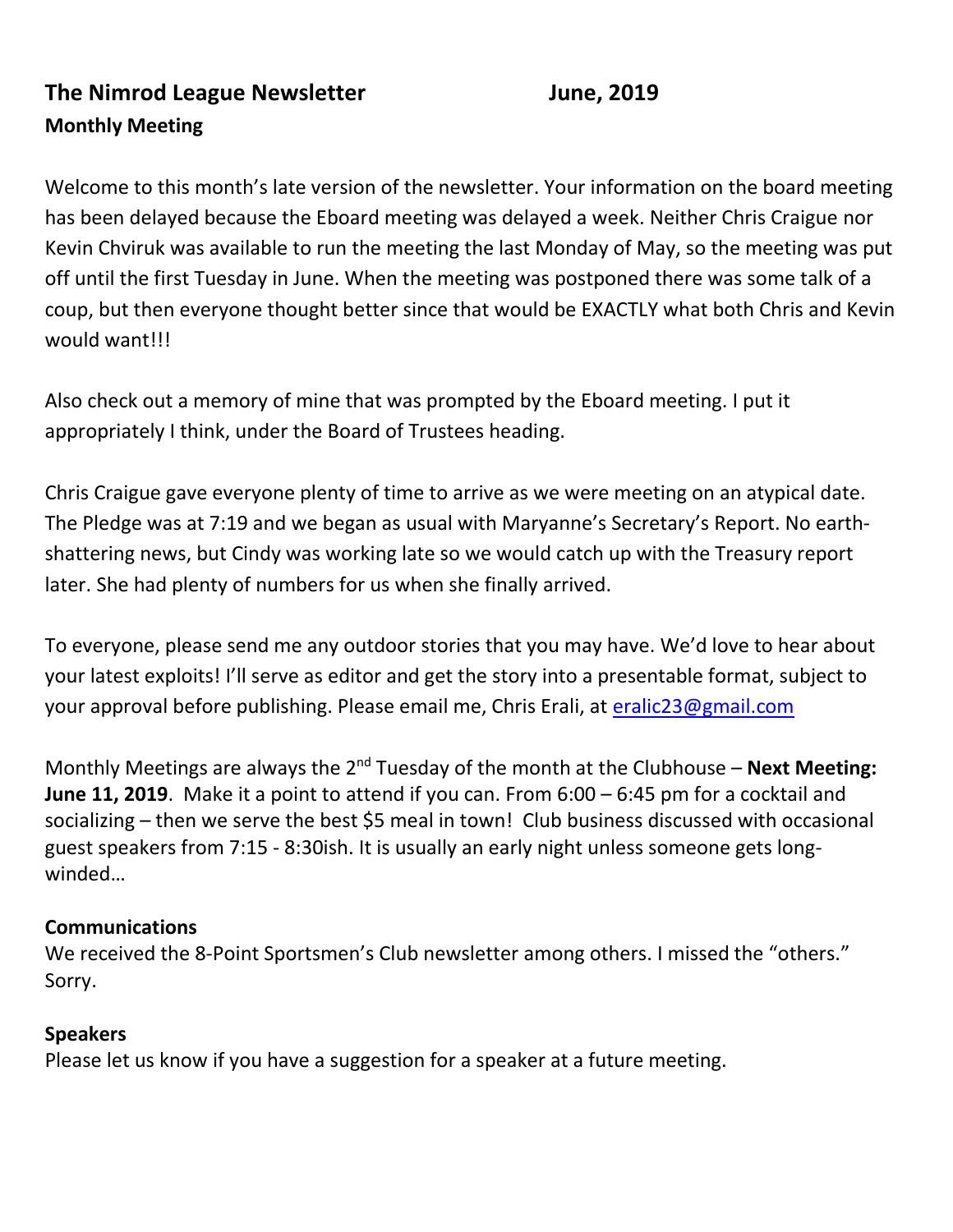**Monthly Safety Tip and Topic for Discussion:** 

# **"Check yourself thoroughly for ticks after being afield!"**

*Get your significant other to help. Who knows? It might end up being fun!*

#### **New Business**

Ed Reitz made a proposal for a guest policy. I'll try and summarize, but the final language will be discussed at the June 11 club meeting. Here is a draft version:

*Any guest(s) must be accompanied by a member and the member is responsible for the guest(s) following our standing rules and acting in a polite and courteous manner. If they (the member and guest(s) are using the rifle range they will be limited to just one position/station that they will share.*

Please attend the Tuesday, June 11 meeting for more details and exact language.

**Summer Function** The Summer Function is not being held this year. **Old and Unfinished Business:** None **Conservation Camp** We have 2 spots filled and payment has been completed. **Scholarship**  No report. **Membership**

Isaac Houston has volunteered to take over as Membership chairperson. Thank you, Isaac.

We have four new membership applications to bring before the membership. They are as follows: Julia Zukowski, from Hubbardston, Patrick Hassett and Stephen Phillips, both from Jefferson, and Mark Gratton of Rutland. To Julia, Patrick, Stephen, and Mark, **please join us at our next general monthly meeting, Tuesday, June 11**, **2019,** when we welcome you to our club.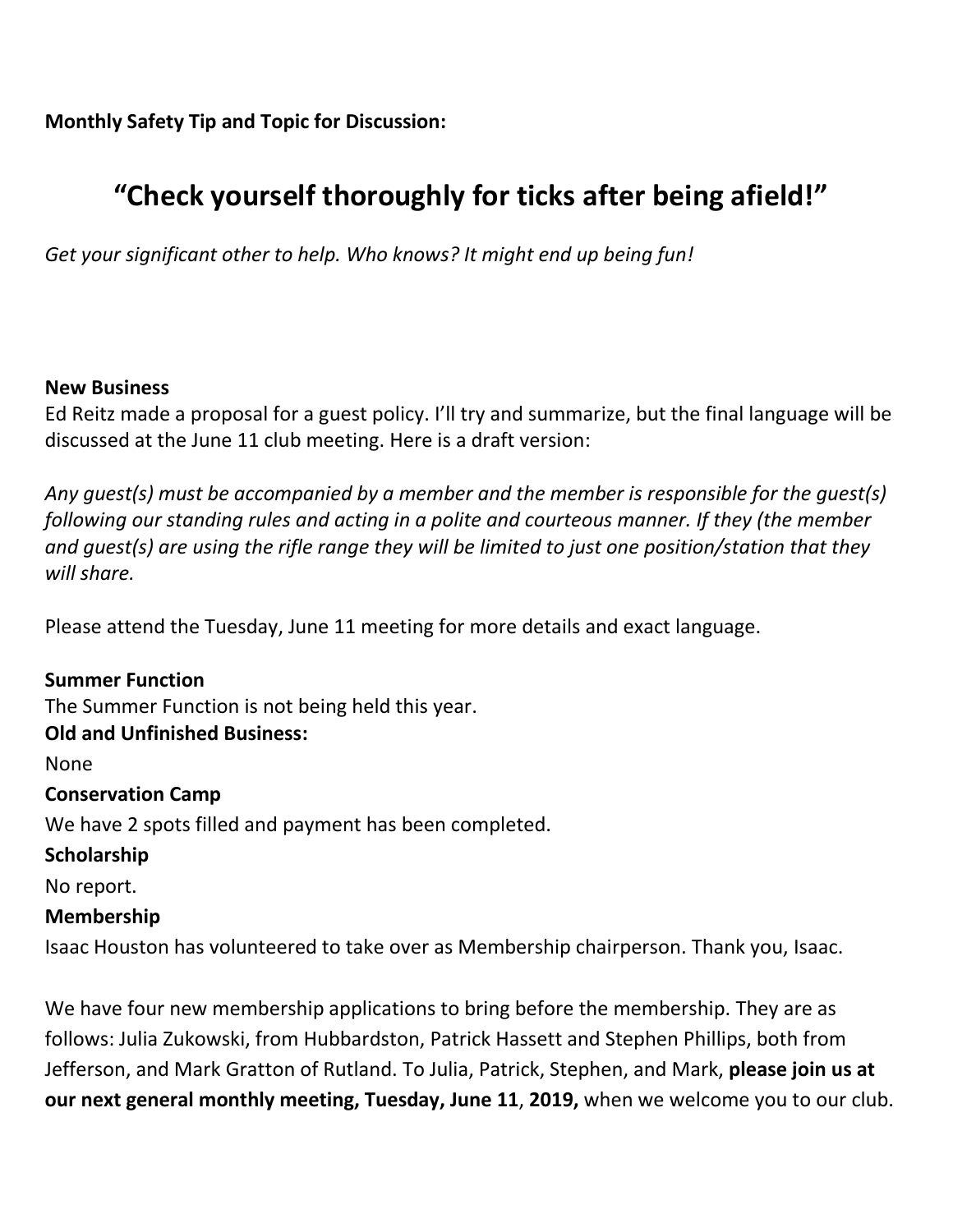#### **Board of Trustees**

I have what I think is an amusing story I'd like to share. There were 12 children in my father's very Italian family growing up. …. Yeah, I know.

My father was Dominic, and his brothers were Pepino (Uncle Pep), Marcellino (Uncle Mike), Rudolpho (Uncle Rudy or Reuben), and Wallace (Uncle Wally), whom I never met as he was killed in action during WWII. There were so many that I have to name them according to gender. The sisters were Aunt Gilda, Aunt Elmina, Aunt Nita, Aunt Mary, Aunt Cleofe, Aunt Delena, and Aunt Lillian. The girls' names and differences were not as colorful as the boys but definitely still VERY Italian. Some were born in Italy. My grandfather was Antimio, we just called him Grampa, and my Gramma was Francesca, whom I also never knew. They were all just beautiful names!

Now over the years of my childhood and adulthood I attended a great many wakes and/or funerals as sadly, they have all passed away. I remember one wake in particular that I attended when I was talking with my cousin Barry (he was my Aunt Mary's son). He chuckled as he said it, "Listen! Listen… it's so loud!."

I stopped and listened and there was a palpable din in the room. It was almost like they were yelling at each other, which they were. Why?

Barry answered my confused expression, "They're all deaf. They have to yell to hear each other!" We laughed because he was completely correct. There were so many of them, and they were all getting on in years, and they saw each other so infrequently, that a death in the family was like a family reunion. They had to catch up on all the news with each other. And they did so, VERY LOUDLY!

Now, I tell you this memory because of something that happened at the Eboard meeting last Tuesday. Roy Baer and Pat Orrell were having a side conversation at the meeting during which they were supposedly whispering, or so they thought. Their two deep voices didn't sound like much of a whisper. I glanced around the room as various people looked up at them because we couldn't hear Chris who was trying to run the meeting. At one point I think I caught Chris smiling and repressing the urge to interrupt Roy and Pat so that he could continue with business. He didn't, and Pat and Roy ended their conversation shortly thereafter.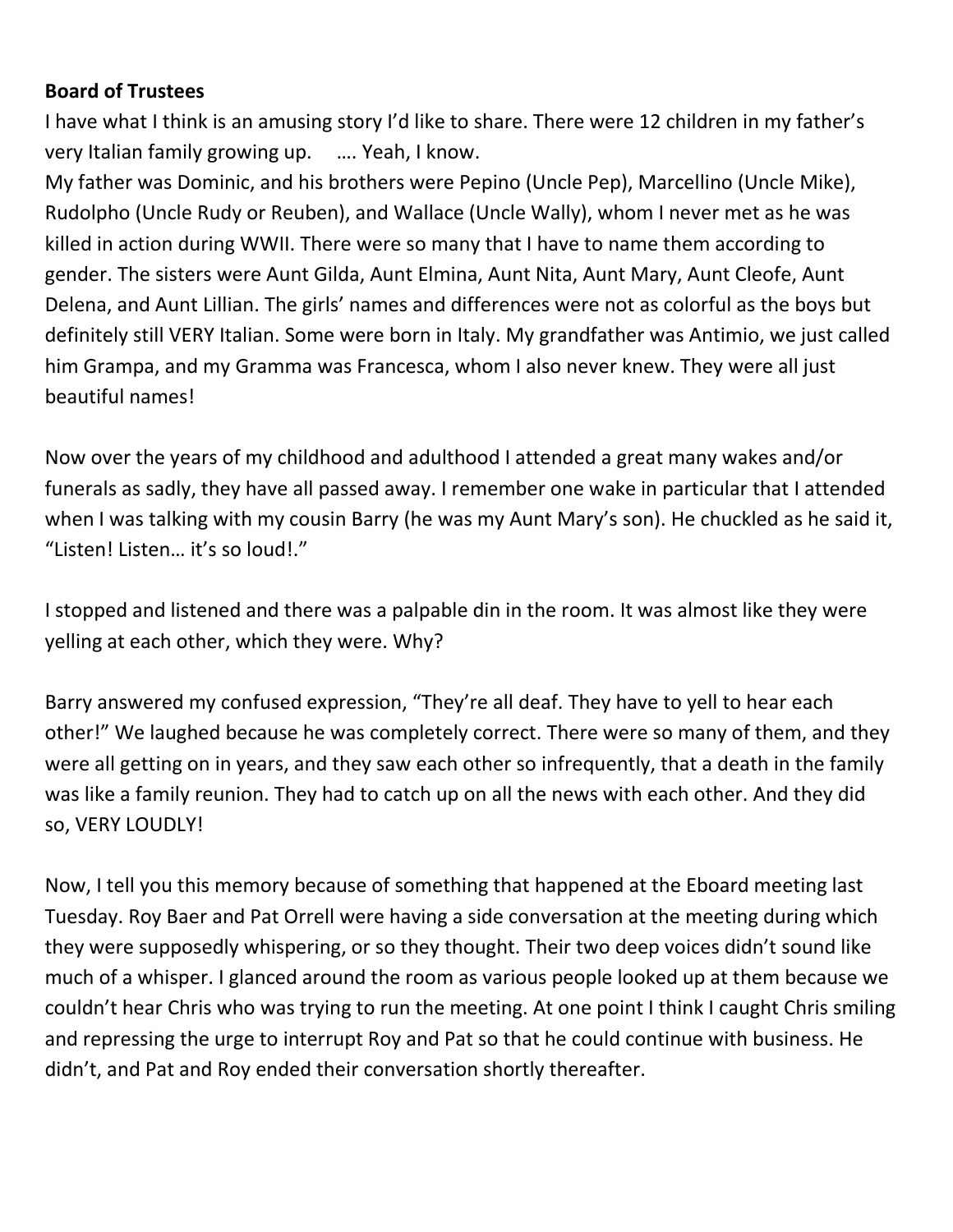The night spurred the memory of my family's wake and I thought I'd share it with all of you. There are some of us older members, as I adjust my own hearing aid, that very simply, are just quite deaf! And to Roy and Pat, just so you know, YOU CAN'T WHISPER TO EACH OTHER.

## **Trap/Skeet**

The Ham Shoot report didn't make the May newsletter, so I'll include them here. Despite intermittent rain the Trap & Skeet Committee would like to thank those that attended and kudos to the lucky ones who went home with plenty of loot. There were hams, wine, and a Cablela's Gift Card! Charlie Stoneham went home with the gift card. Everybody went home with a full stomach after a wonderfully prepared breakfast and lunch! We can thank the Werme family, Paul, Brenda, Ken, Diane, Kevin and Michelle, for the culinary delights! A good time was had by all.

The Summer League started Thursday, June 6<sup>th</sup>. We had some rainy Thursdays, but our popular trap night will get busy. The committee would like to thank Tina Gianos for securing a \$2,000 NRA grant. The **Young Guns Qualifier is scheduled for June 18.**

*Remember, Trap and Skeet is every Thursday night. It is open to the public, so bring a friend and join in a night of good fellowship and shooting.*

### **Kitchen**

Bruce Ebbeson did some general maintenance and shut down appliances that are not presently needed. This is always wise and saves a few pennies on our monthly bill. I'm sure the momentarily idle freezer will be going full bore when donations for next year's Game Dinner begin rolling in. The gas valve has been repaired. Please make an effort to get instructions for using the kitchen if you're not sure how to proceed. The light and exhaust fans switch has to be in the on position for the gas valve to turn on. That's the way the inspector wanted it.

# **Scheduled Cooks**

Bob Horgan will be cooking in June, Linda Brewer July, and Bruce Ebbeson again in August.

Many thanks to these folks for volunteering to serve as cooks. **Please remember they can use HELP!** Contact them for times if you can come help prep before, and during the meal. **Clean-up help is even more appreciated. Most times people have already been at the club for several hours. Clean-up is the last thing they want to do. If you have 30 minutes or so after dinner, come in to the kitchen.** Someone will show you the routine for washing dishes, the tables, and the floor. Many hands make light work and it is much appreciated! In most cases you only miss a little info from the general meeting. And not listening can be a bonus for your digestion! Thanks to all!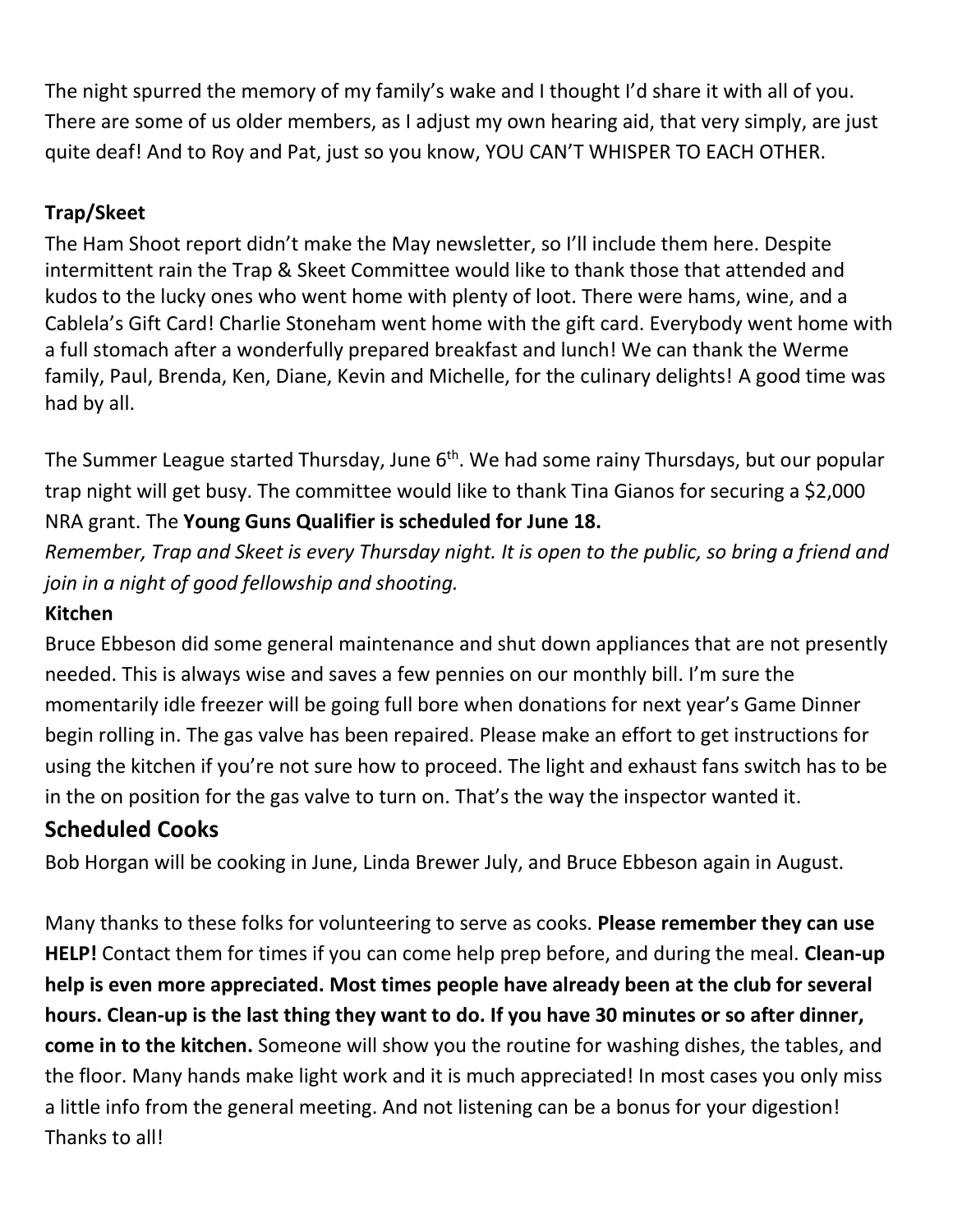#### **Game Dinner**

It's not too early to start thinking about next year! Keep in mind we're always in need of donations! As you venture out and catch some game on the line, don't forget fish is always needed for our dinner. If anyone has taken responsibility for chairing our game dinner or would like to take on that task or share in it, please inform someone on the Eboard of your willingness. If you have already done so, please let me know so that I can post contact information regarding donations and instructions for prepping any game.

#### **Rifle Range**

Cameras are up and working great! Materials will be needed to construct more target frames. There will be a work party to clean up the range and make additional frames.

# *.22 Rimfire Bench Rest Rifle Competition—June 8, 2019*

#### **House**

No report.

#### **Executive Board**

This month's meeting adjourned at 9:05 PM. We aim for the newsletter to convey the highlights. E Board meetings are held at 7 PM the last Tuesday of the month. Members are welcome if you would like to come and observe our club's operation. Our membership can be very proud of the board and the time and effort that is made by everyone to keep our club running smoothly. Member concerns are always addressed. Many times, one board member will inform others that a single club member voiced a certain matter that he/she found troubling. Our club can rest assured that any points brought up by a member are ALWAYS brought to the attention of the entire board.

#### **Grounds**

Any member looking to volunteer some hours working on Grounds can always find weeding, grass-trimming, and painting picnic tables. We have an opportunity to get some asphalt grindings at \$400 a load to spread on the Rifle Range road. We received permission from the powers that be to use them. Club members with experience spoke of seeing grindings used in this way with success. The Eboard voted to use \$1,600 and purchase four loads. There is some concern that the lower meadow on the Rifle Range Road is quite wet. The wetlands/swamp seems unusually high and may be expanding. We could have some beaver activity. If that proves to be the case, we will take appropriate steps to alleviate the problem.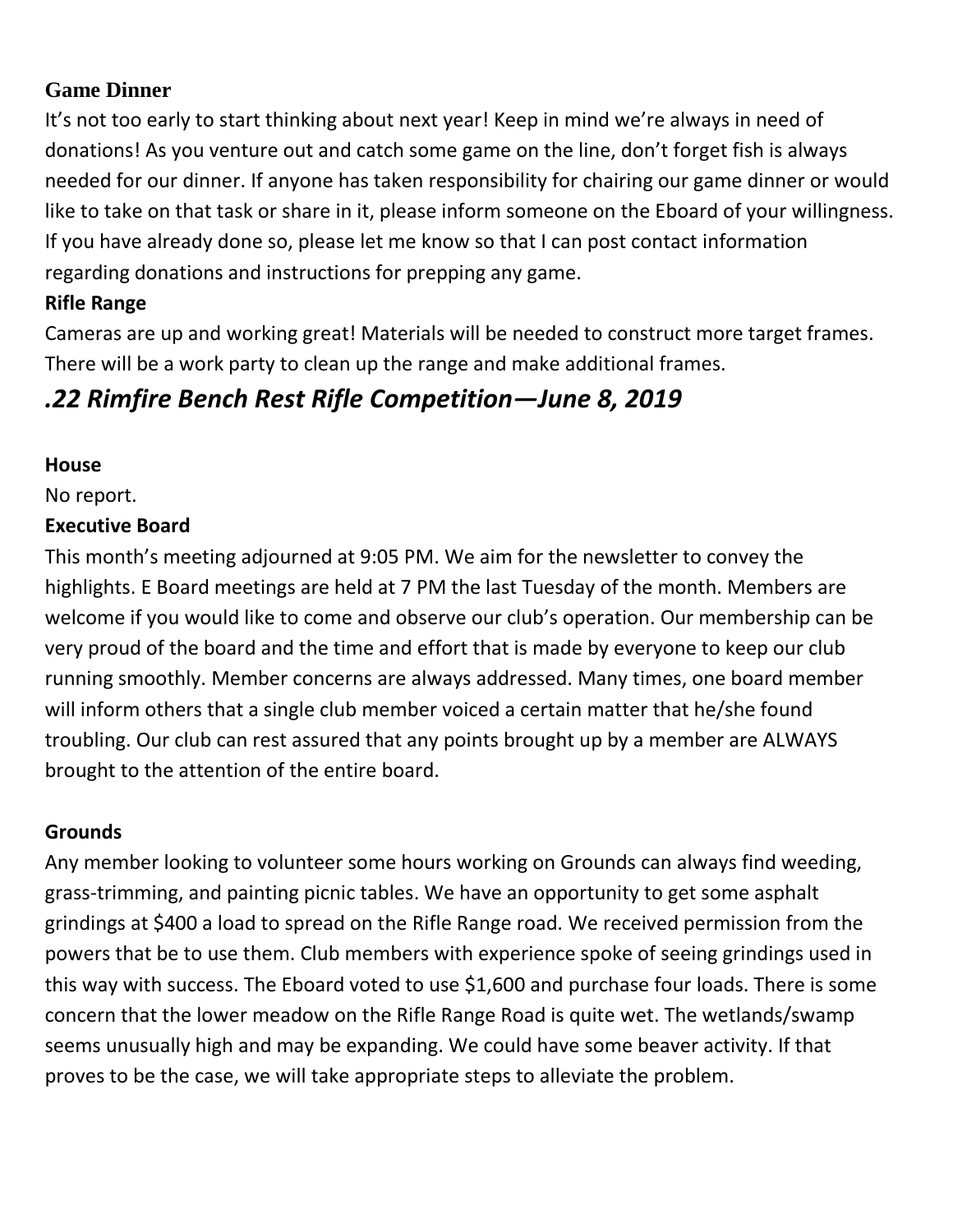#### **Land Use**

The approximate price of a gate at the powerline entrance is \$200. The gate will be painted yellow and outfitted with reflecting tape to make it visible even in low light. The boundary markers are here, and an ad hoc committee will be formed to organize installation. The point of entry signs' format is set and will be ordered. The spending of up to \$3,000 has been approved. The sum may seem large, but we have talked about this as a club for at least 15 years. The board felt it is time. Given issues that have arisen in the last few years, the time for action has come.

Finally, the new DCR official will do a walk-through of club property. Chris Craigue will serve as guide.

#### **Finance**

The market fluctuates as we all know. Smart investors stay the course.

#### **Bar**

No report.

#### **Birds**

No report.

#### **Revenue**

No report and no current projects listed.

#### **Archery**

Jason sent us all an email regarding upcoming Archery shoots I'll include the information again here. We are looking volunteers for the upcoming 3D shoots. This year we have 3 shoots scheduled.

First is IBO New England Series Championship. The opportunity to hold this shoot is a huge compliment to our club. We were asked if we could host this. We received the honor because of our club's reputation of presenting an excellent course for shooters to get one last practice round in before the IBO Worlds which is an invitation-only shoot. 90% of our shooters will attend this shoot in West Virginia in August

Jason and his committee will be working on the course following the  $4<sup>th</sup>$  of July holiday. They will need the two weeks following it to plan and set up for the event. They can always use help.

# **July20/21 IBO New England Series Championship**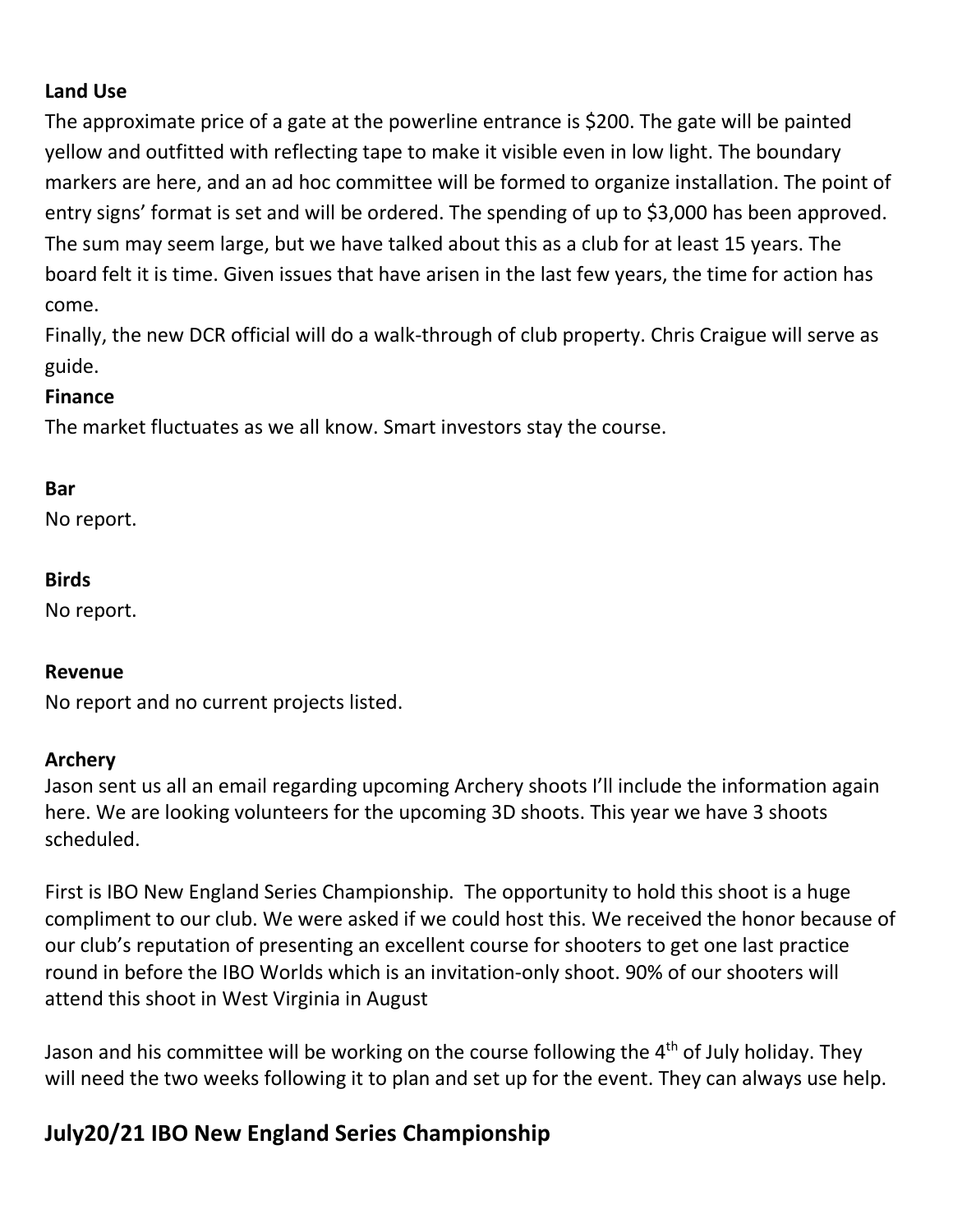*Volunteers are needed for the following:* **Saturday, the 20th** *7am-10:30am -parking assistants 7-12 registration 7-3ish kitchen help. Please let Jason know what hours you can work so he can have adequate coverage all day* **Sunday, the 21st** *7am-10:30am -parking assistants 7-12 registration 7-3ish kitchen help. Please let Jason know what hours you can work so he can have adequate coverage all day 4ish target round up*

This will be a very busy weekend. Even if you can only help for an hour or 2, its helps everyone! Feel free to call or text Jason's cell (774-270-4049) with any questions. Thanks!

News on future shoots is forthcoming after this one is completed.

#### **Worcester County League of Sportsmen**

Joe displayed a State Resolution for Outdoor Day with all the usual signatures from Governor Baker et al. We still have our fingers crossed for the crossbow bill in the state legislature. **Young Guns** event is underway and proceeding as expected. **The finals will be at Nimrod, August 11 at 5 PM.** Hats for the competitors and raffle tickets for all will be available. Lastly, the William Tell archery shoot plans are underway and the League made some bylaw language updates. **Business Records:** 

Linda Brewer reported that an anonymous person donated a scanner. There was discussion that our storage room/office would need a thorough cleaning and reorganization to make if more useable for things like toner, paper, and the scanner itself. Generally, to make it more of an office instead of a warehouse.

#### **Historical Records:**

John Meyer is going to start an oral history of the club with some of our older members. John has been a busy Nimrodder of late. He deserves compliments and thanks for his efforts regarding keeping access to Chaffin's Pond AND his gathering of historical sources and putting together the story of the Nimrod League of Holden. This will be an ongoing project and hopefully will never end!

#### **Photography**